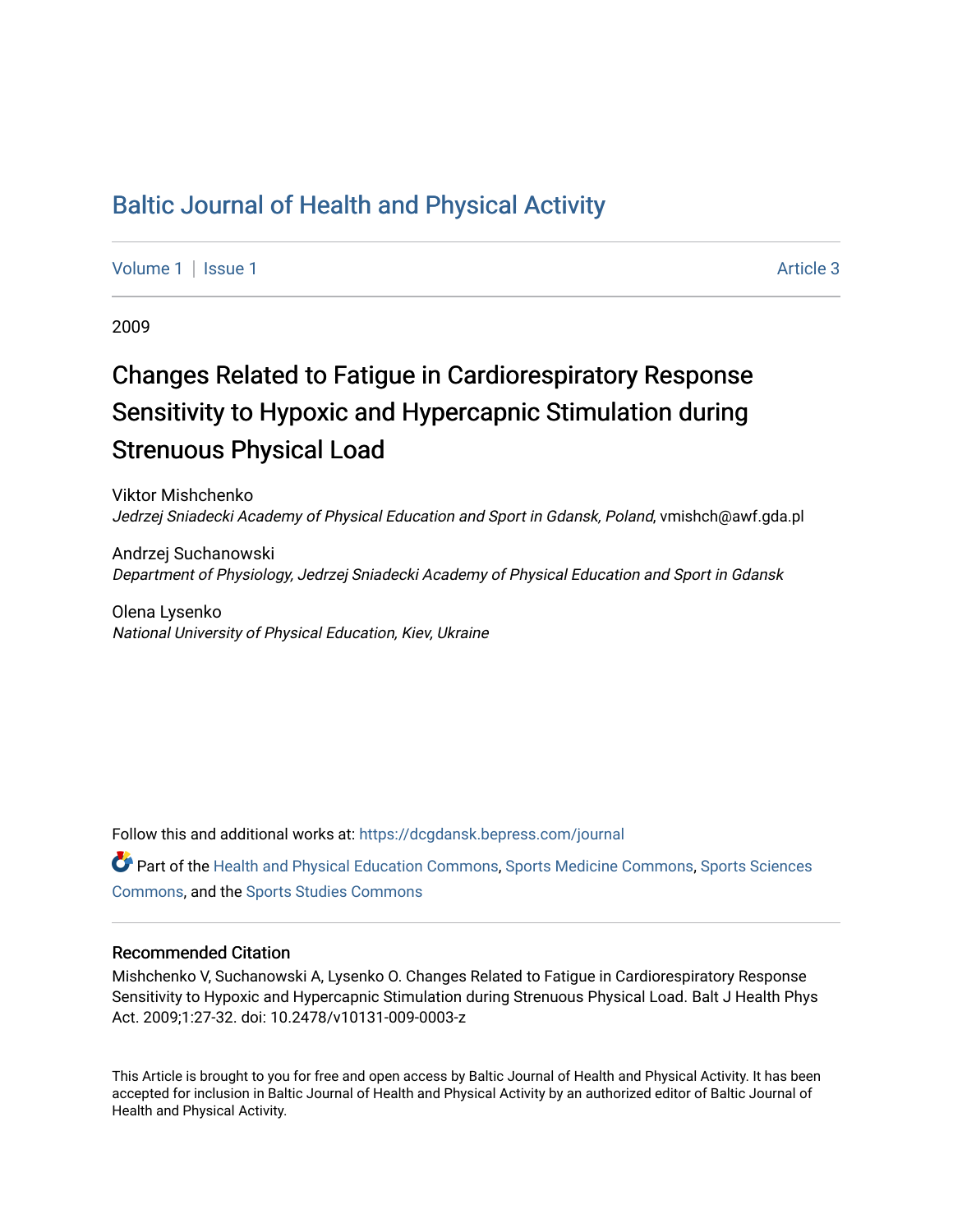|                                                                                                                                                                                                                | <b>Changes Related to Fatigue in Cardiorespiratory</b><br><b>Response Sensitivity to Hypoxic</b><br>and Hypercapnic Stimulation<br>during Strenuous Physical Load                                                                                                                                                                                                                                                                                                                                                                                                                                                                                                                                                                                                                                                                                                                                                                                                                                                                                                                          |
|----------------------------------------------------------------------------------------------------------------------------------------------------------------------------------------------------------------|--------------------------------------------------------------------------------------------------------------------------------------------------------------------------------------------------------------------------------------------------------------------------------------------------------------------------------------------------------------------------------------------------------------------------------------------------------------------------------------------------------------------------------------------------------------------------------------------------------------------------------------------------------------------------------------------------------------------------------------------------------------------------------------------------------------------------------------------------------------------------------------------------------------------------------------------------------------------------------------------------------------------------------------------------------------------------------------------|
|                                                                                                                                                                                                                | DOI: 10.2478/v10131-009-0003-z                                                                                                                                                                                                                                                                                                                                                                                                                                                                                                                                                                                                                                                                                                                                                                                                                                                                                                                                                                                                                                                             |
| <b>Authors' Contribution:</b><br>A - Study Design<br>B - Data Collection<br>C - Statistical Analysis<br>D - Data Interpretation<br>E - Manuscript Preparation<br>F - Literature Search<br>G - Funds Collection | Viktor Mishchenko $(A,B,D,F)$ <sup>1</sup> , Andrzej Suchanowski $(A,D,F)$ <sup>1</sup> ,<br>Olena Lysenko <sup>(B,D,E) 2</sup>                                                                                                                                                                                                                                                                                                                                                                                                                                                                                                                                                                                                                                                                                                                                                                                                                                                                                                                                                            |
|                                                                                                                                                                                                                | <sup>1</sup> Jedrzej Sniadecki Academy of Physical Education and Sport in Gdansk,                                                                                                                                                                                                                                                                                                                                                                                                                                                                                                                                                                                                                                                                                                                                                                                                                                                                                                                                                                                                          |
|                                                                                                                                                                                                                | Poland<br><sup>2</sup> National University of Physical Education, Kiev, Ukraine                                                                                                                                                                                                                                                                                                                                                                                                                                                                                                                                                                                                                                                                                                                                                                                                                                                                                                                                                                                                            |
|                                                                                                                                                                                                                | Key words: fatigue, cardiorespiratory response, hypoxia, hypercapnia, training load                                                                                                                                                                                                                                                                                                                                                                                                                                                                                                                                                                                                                                                                                                                                                                                                                                                                                                                                                                                                        |
|                                                                                                                                                                                                                | <b>Abstract</b>                                                                                                                                                                                                                                                                                                                                                                                                                                                                                                                                                                                                                                                                                                                                                                                                                                                                                                                                                                                                                                                                            |
| Background:                                                                                                                                                                                                    | The aim was to study changes in the sensitivity of CRS responses of skilled                                                                                                                                                                                                                                                                                                                                                                                                                                                                                                                                                                                                                                                                                                                                                                                                                                                                                                                                                                                                                |
| <b>Material/Methods:</b>                                                                                                                                                                                       | athletes caused by fatigue during a strenuous physical load.<br>Response sensitivity to hypoxic and hypercapnic stimuli was analyzed in<br>a group of high performance rowers $(n=12)$ aged 18-22 years during                                                                                                                                                                                                                                                                                                                                                                                                                                                                                                                                                                                                                                                                                                                                                                                                                                                                             |
| <b>Conclusions:</b>                                                                                                                                                                                            | exercising on "Concept-II" rowing ergometer. Two types of loads were used:<br>sustained intensive load at high oxygen consumption (78-83% of $VO_{2max}$ ) and<br>relatively easier load (49-62% of $VO_{2max}$ ) performed within 5 minutes. The<br>method of rebreathing was used to determine responses sensitivity to $CO2$ .<br><b>Results:</b> The results showed an increase in respiratory response sensitivity to hypoxia<br>and a decrease in sensitivity to acidosis stimulus of respiration (CO <sub>2</sub> -H <sup>+</sup> ) at<br>the end of a strenuous load in presence of fatigue. Ventilatory response to<br>hypoxic stimulus increased reliably before the end of work. At high intensity of<br>loads during increment hypercapnia even in highly trained athletes the<br>inhibition of ventilatory response has been noted<br>The data provide additional grounds for correction of fatigue by means of<br>regulating the character and the intensity of physical loads in the process of<br>endurance training. It has been shown that changes in sensitivity of CRS |
|                                                                                                                                                                                                                | responses and other aspects of reactive features are of importance for special<br>work capacity manifestations.                                                                                                                                                                                                                                                                                                                                                                                                                                                                                                                                                                                                                                                                                                                                                                                                                                                                                                                                                                            |
| Word count: 1936                                                                                                                                                                                               |                                                                                                                                                                                                                                                                                                                                                                                                                                                                                                                                                                                                                                                                                                                                                                                                                                                                                                                                                                                                                                                                                            |
| Tables: 3                                                                                                                                                                                                      | Received: March 2009                                                                                                                                                                                                                                                                                                                                                                                                                                                                                                                                                                                                                                                                                                                                                                                                                                                                                                                                                                                                                                                                       |
| Figures: -<br>References: 19                                                                                                                                                                                   | Accepted: May 2009<br>Published: September 2009                                                                                                                                                                                                                                                                                                                                                                                                                                                                                                                                                                                                                                                                                                                                                                                                                                                                                                                                                                                                                                            |

Address for correspondence:

dr hab. prof. nadzw. Andrzej Suchanowski Academy of Physical Education and Sport, Department of Physiology, ul. K. Górskiego 1, 80- 336 Gdańsk, Poland Phone: +48 58 554-72-11, e-mail: vmishch@awf.gda.pl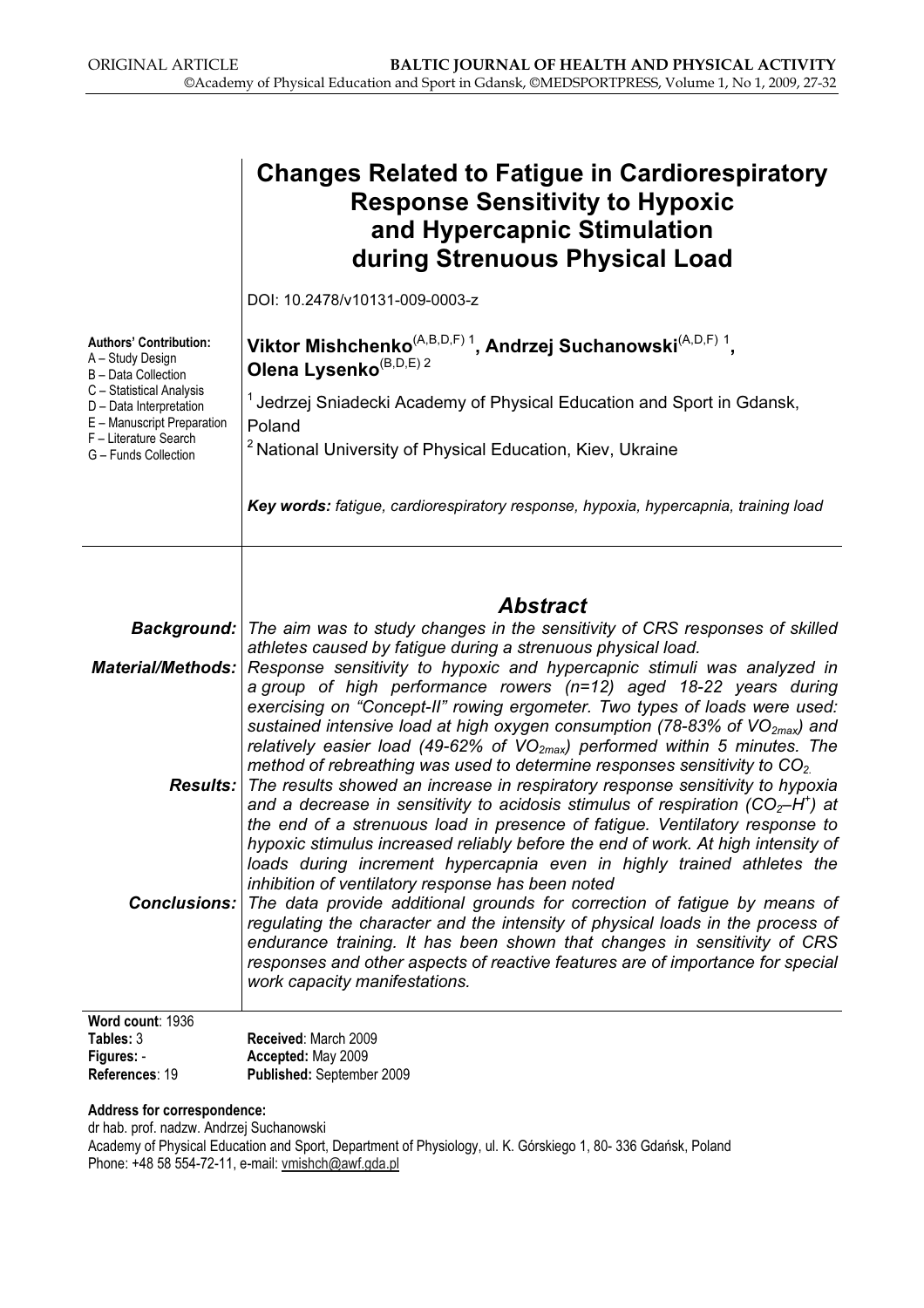#### Introduction

In order to deeper understand the significance of control factors for the limits of endurance, related to fatigue, changes in cardiorespiratory system (CRS) reactive features during and after strenuous physical loads were analyzed [1, 2, 3, 4]. The resistance of the system response sensitivity to the fatigue constitutes one of the most important aspects of functional capacity changes in the process of endurance training [5, 6, 7, 8]. It is well known that fatigue induced by a strenuous physical load represents a complex phenomenon including peripheral, central (central and autonomic nervous system control) and metabolic factors [4, 5, 9]. We have proceeded from the fact that the changes in physiological reactivity of leading for the type of activity body system are one of the manifestations of control (informational) fatigue. In this regard the character of changes in CRS reactive features during fatigue being distinctively expressed in the process of athletic training has been estimated. The aim was to study changes in sensitivity of CRS responses of skilled athletes caused by fatigue during a strenuous physical load.

#### Material and Methods

Changes in response sensitivity to hypoxic and hypercapnic stimuli were analyzed in a group of high performance (national team) rowers (n=12) aged 18–22 years during exercising on "Concept-II" rowing ergometer. Two types of loads subjected to modeling were used: a sustained intensive load (of uniform character) at high oxygen consumption (78-83% of  $VO<sub>2max</sub>$ ), on the one hand, and a relatively easier load (49-62% of  $VO_{2max}$ ) performed within 5 minutes, on the other hand. Besides, under standard conditions of progressively increased power of load (progressively increased every 5 min to power of  $VO<sub>2max</sub>$  value) the bond of sensitivity level of CRS responses (according to major values) was determined. Ventilatory and heart rate (HR) responses to hypoxia were analyzed by a hyperbolic relationship. Hypercapnic normoxic ventilatory response and  $CO<sub>2</sub>$ threshold and sensitivity (by the modified Read rebreathing technique) were measured [10, 11, 12].

### Results

Hypoxic drive (stimulus) changes were estimated at the first stage of studies. Studies have demonstrated an increase in sensitivity to a hypoxic stimulus (inspiration of hypoxic gas mixture) along with fatigue development during sustained heavy loads. Respective data are presented in Table1.

Tab. 1. The influence of fatigue on an increase ( $\Delta$ ) in pulmonary ventilation (V<sub>E</sub>) during short-term (30 s) inspiration of hypoxic gas mixture (14.0-14.2% of  $O<sub>2</sub>$  in nitrogen) under sustained strenuous load of uniform character (n=8), М±SD

| Duration of load performed to exhaustion (in % of its total individual duration) |                 |                 |                 |                 |                 |                          |
|----------------------------------------------------------------------------------|-----------------|-----------------|-----------------|-----------------|-----------------|--------------------------|
|                                                                                  | $9 - 17$        | 24-32           | 42-51           | 65-74           | 86-98           | $P$ (t-test)             |
| $\Delta$ V <sub>E</sub> , %                                                      | $118.1 \pm 3.1$ | $121.2 \pm 2.9$ | $122.1 \pm 3.0$ | $133.0 \pm 3.2$ | $124.6 \pm 2.8$ | $1,2,3-4,$<br>$4 - 0.05$ |
| $P_AO_2$ , mm Hg                                                                 | $67.7 \pm 1.4$  | $67.9 \pm 1.3$  | $68.3 \pm 1.5$  | $72.8 + 2.1$    | $68.2 \pm 1.1$  | $1 - 4 < 0.1$            |
| $\Delta P_{A}CO_{2}$ , mm Hg                                                     | $-1.4$          | $-2.1$          | $-2.1$          | $-2.8$          | $-2.5$          | $1 - 4 < 0.1$            |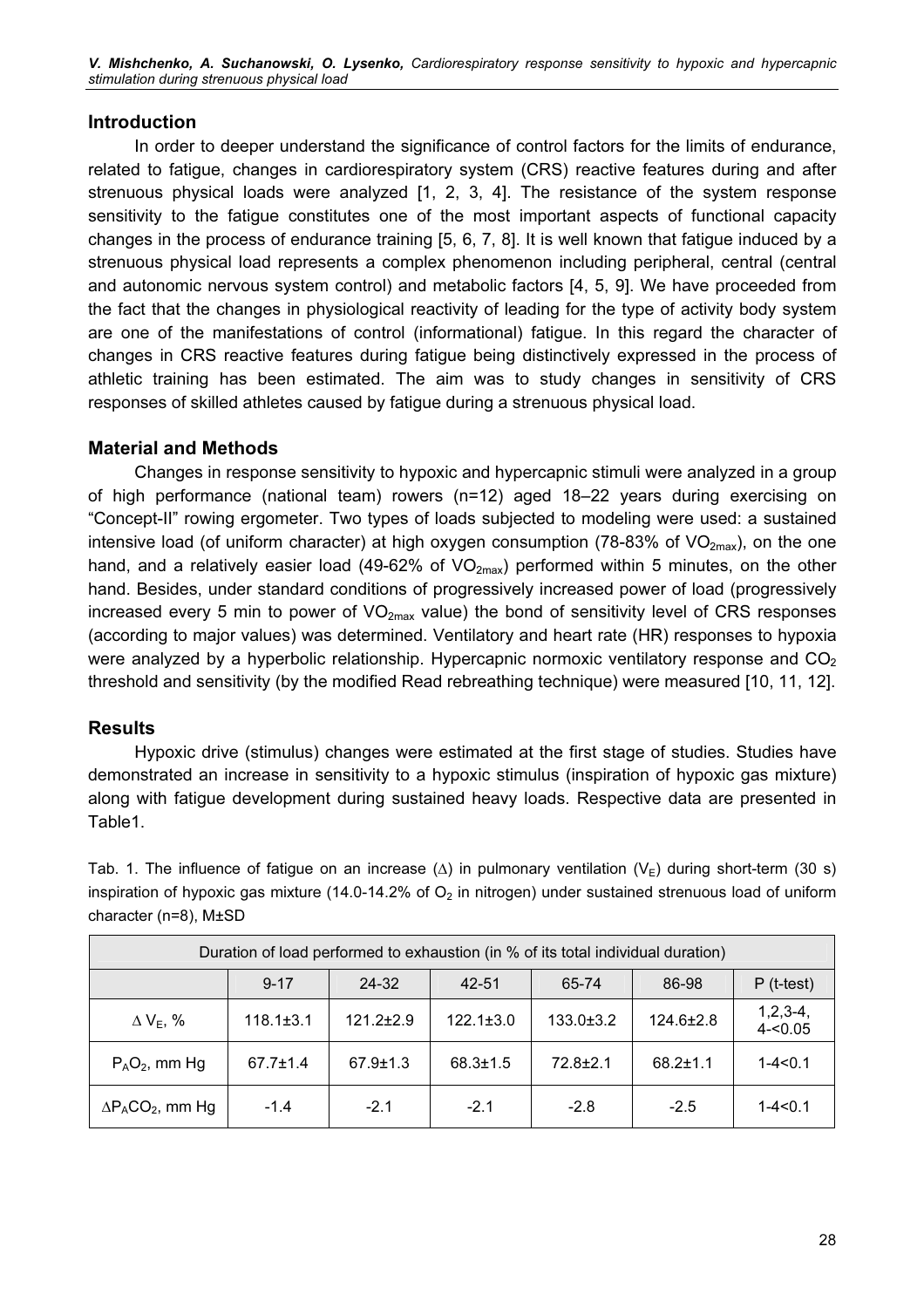As is obvious from the Table, ventilatory response to a hypoxic stimulus increased reliably before the end of work. In some athletes such an increase exceeded by 1/3 the values of pulmonary ventilation accretion to hypoxia at the beginning of load. Significant individual differences in changes of sensitivity to hypoxia were noted in the process of heavy load performance. The probability of a greater decrease in this sensitivity enhanced with an increase in the total duration of work to exhaustion. Besides, a direct relationship between the initial level of hypoxic sensitivity and the degree of its increase at the end of load performance was revealed  $(r=0.61; p<0.05)$ .

Of special interest is the change in the sensitivity of response to the acidosis stimulus caused by fatigue. It may be estimated according to the response to hypercapnia. Measurements of this type demonstrated that according to mean values during the most part of sustained strenuous physical load inclination of the line of dependence  $V_E-P_ACO_2$  (parameter S,  $\Delta V_E/\Delta P_A CO_2$ ) did not change significantly (Table 2).

|                                                                                                                    | Relative time of load in % of its total duration<br>to exhaustion |                 |                |                 |                |                       |  |
|--------------------------------------------------------------------------------------------------------------------|-------------------------------------------------------------------|-----------------|----------------|-----------------|----------------|-----------------------|--|
| Variables                                                                                                          | $14 - 20$                                                         | $33 - 41$       | 54-61          | 78-81           | 92-98          | $p(t$ -тест)<br><0.05 |  |
|                                                                                                                    |                                                                   | 2               | 3              | 4               | 5              |                       |  |
| Sensitivity of response<br>$(\Delta V_E/\Delta P_A CO_2)$ , L·min <sup>-1</sup> mm Hg <sup>-1</sup>                | $1.57 + 0.17$                                                     | $1.42 \pm 0.21$ | $1.38 + 0.18$  | $1.41 \pm 0.22$ | $1.32 + 0.31$  | $1-5$                 |  |
| Response stability according to<br>the level of $V_E$ onset of response<br>sensitivity decline L min <sup>-1</sup> | $73.3 + 2.8$                                                      | $88.2 \pm 3.7$  | $84.5 \pm 3.5$ | $79.1 \pm 3.2$  | $71.5 \pm 1.9$ | $2,3-5$               |  |
| Degree of $V_E$ decline from its<br>highest value to that at $P_{A}CO_{2}$<br>65-75 mm Hg, L·min <sup>-1</sup>     |                                                                   | $6.1 \pm 3.1$   | $2.4 + 2.9$    | $6.4 \pm 3.0$   | $11.2 \pm 3.1$ | $3-5$                 |  |

Tab. 2. Change in sensitivity and stability of ventilatory response to increasing  $CO_2$ -H<sup>+</sup>-stimulus (according to hypercapnia stage) during sustained load (n=11), М±SD

As follows from the Table, the tendency of  $\Delta V_F/\Delta P_A CO_2$  decrease at the end of the load relative to the initial part of load was simultaneously observed. In several cases during consideration of individual data either increase or decrease in response sensitivity was noted in the process of the sustained load.

The presented strategies of analysis allowed us to single out the evaluation of lung ventilation response stability. On the whole, the dependence of response stability and sensitivity during the load was negative. At the same time individual manifestations of ventilatory response stability during the sustained load should be noted. Their summarization indicated that the higher the value of response sensitivity in rest, the lower ventilatory response stability during recurrent  $CO<sub>2</sub>$  respiration at the end of the load (r=-0.61).

We have assumed that at certain regimes of physical loads effects of reactivity increase to the analyzed stimuli of CRS response could be obtained. In order to determine the intensity of such a load, sensitivity of ventilatory response was determined at various intensities of 5-min load of cyclic character (measurements were made at the end of the load). These data are presented in Table 3.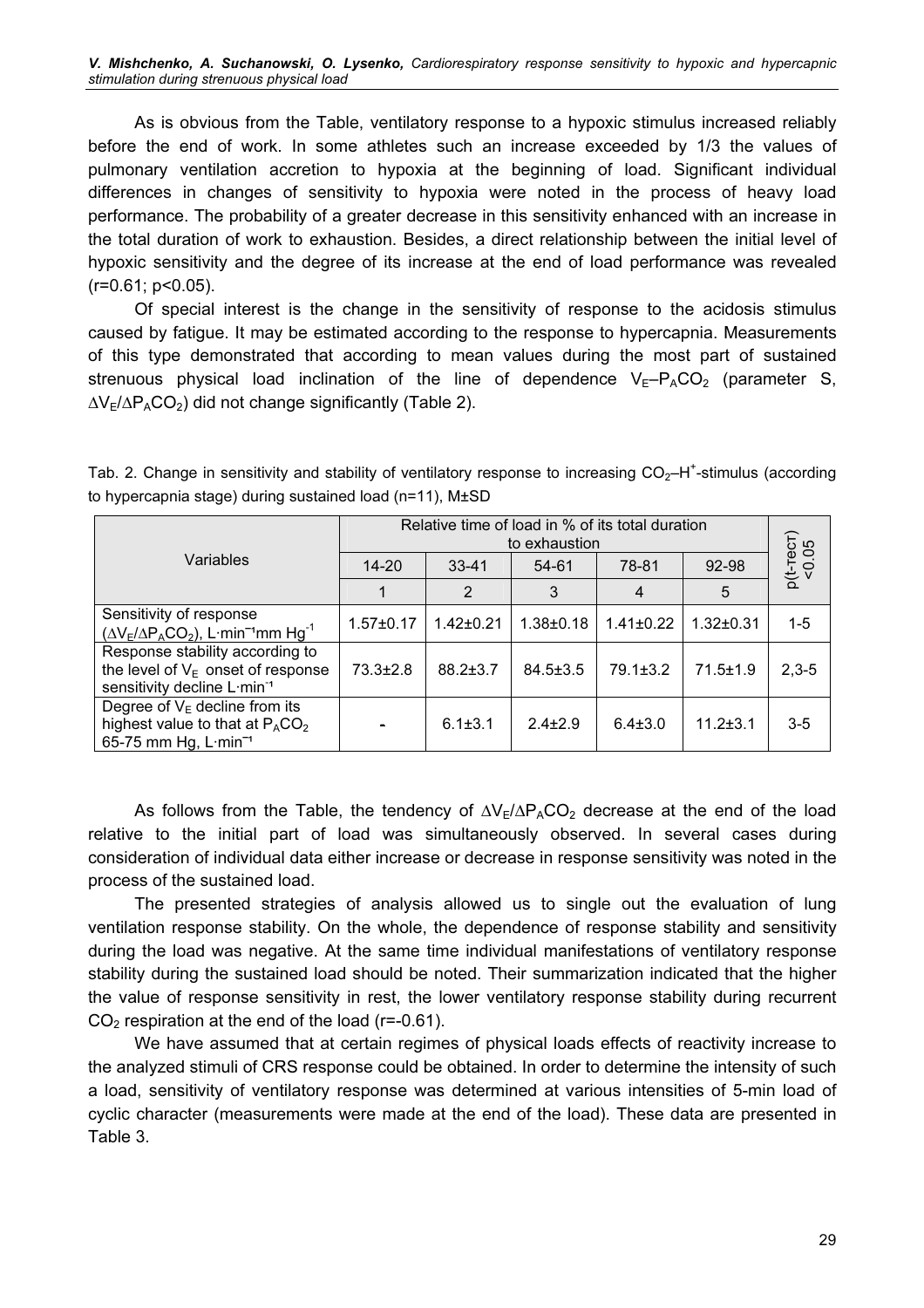|                                                                                                                                                                                   | Relative intensity of load, in % of $VO2max$ |                 |                |  |
|-----------------------------------------------------------------------------------------------------------------------------------------------------------------------------------|----------------------------------------------|-----------------|----------------|--|
| <b>Characteristics</b>                                                                                                                                                            | $35-39%$                                     | $67 - 72%$      | 82-86%         |  |
| Sensitivity to hypercapnia – increase of lung ventilation by<br>1 mm Hg of $P_{A}CO_{2}$ ( $\Delta V_{E}/\Delta P_{A}CO_{2}$ ) increase, L·min <sup>-1</sup> ·mm Hg <sup>-1</sup> | $1.67 \pm 0.13*$                             | $1.55 \pm 0.12$ | $1.29 + 0.13*$ |  |
| Sensitivity to hypoxia – parameter of "A" - dependence<br>$V_F$ - $P_AO_2$ , c.u.                                                                                                 | $259+11*$                                    | $739+13*$       | $919+29*$      |  |

Tab. 3. Sensitivity of lung ventilation response of athletes to hypoxic and acidosis stimuli during different intensity of the physical load, М±SD

\* significant differences at p<0.05

The above presented data provide additional grounds for correction of fatigue by means of regulating the character and the intensity of physical loads in the process of athletic training. At high intensity of loads during hypercapnia (rebreathing during reaching  $P_ACO_2$  equal to about 55-65 mm Hg) even in highly trained athletes the inhibition of ventilatory response –  $V_E$  "plateau" or even decline – was noted. In less trained persons the above was observed at lower values of  $P_ACO_2$  (46-56 mm Hg) which is indicative of their lower stability of ventilatory response to hypercapnia during fatigue induced by physical load. An analysis of individual data during heavy loads (VO<sub>2</sub> 67–72% and 82–86% VO<sub>2max</sub>) showed a positive correlation between sensitivity to hypercapnia and the ratio of ventilation to  $CO<sub>2</sub>$  excretion (r=0.69; p<0.05)).

A comparison of the ratio of  $CO<sub>2</sub>$  ventilatory equivalent (V<sub>E</sub>/VCO<sub>2</sub>) to sensitivity to  $CO<sub>2</sub>$  during light and heavy loads demonstrated its increase during the latter one. At higher sensitivity to  $CO<sub>2</sub>$ at the end of the load a greater efficiency of "excessive"  $CO<sub>2</sub>$  excretion was maintained resulting in an increased level of metabolic acidosis respiratory compensation. These findings accentuate the importance of maintaining sensitivity to  $CO_2$ -H<sup>+</sup> stimulus at the background of fatigue for improvement of work capacity. At the same time they indicate the possibility to determine the level of load intensity which can stimulate enhancement of sensitivity to hypercapnic stimulus and, perhaps, body reactivity of CRS.

#### **Discussion**

During an analysis of the impact of sustained heavy load of uniform character upon sensitivity of vegetative centers, one should take into account a possible inhibitory effect of hypoxia upon CNS and its inhibitory action on central structures of respiratory center [12, 13, 14]. Physical loads may enhance this effect of hypoxia [14, 15]. A combination of two factors peculiar for a competitive activity in sport, namely – high intensity and long duration of the load tends to increase the probability of the above. In endurance trained athletes the reduction of the ventilatory response to hypoxia at the end of load performance was rarely observed; according to average data the response in this period slightly increased. The reduction of the respiratory system response sensitivity to hypoxia and its greater stability are an important factor of work capacity under conditions of sustained, strenuous physical load [9, 16].

Determination of the initial (the first 10 s) and the total ventilatory response to hypoxia is an important additional factor of sensitivity to hypoxia analysis. Typical data of such an analysis in the process of sustained load demonstrated a lower initial part of ventilatory response to hypoxia in athletes as compared to the final part of the load [14]. During the whole load it was, as a rule, more stable in athletes with a higher level of fitness than in athletes with a lower level of preparedness for sustained activity. These data indicate that the initial ventilatory response to hypoxia (which is mainly provided by peripheral chemoreceptor) is more stable than its subsequent part which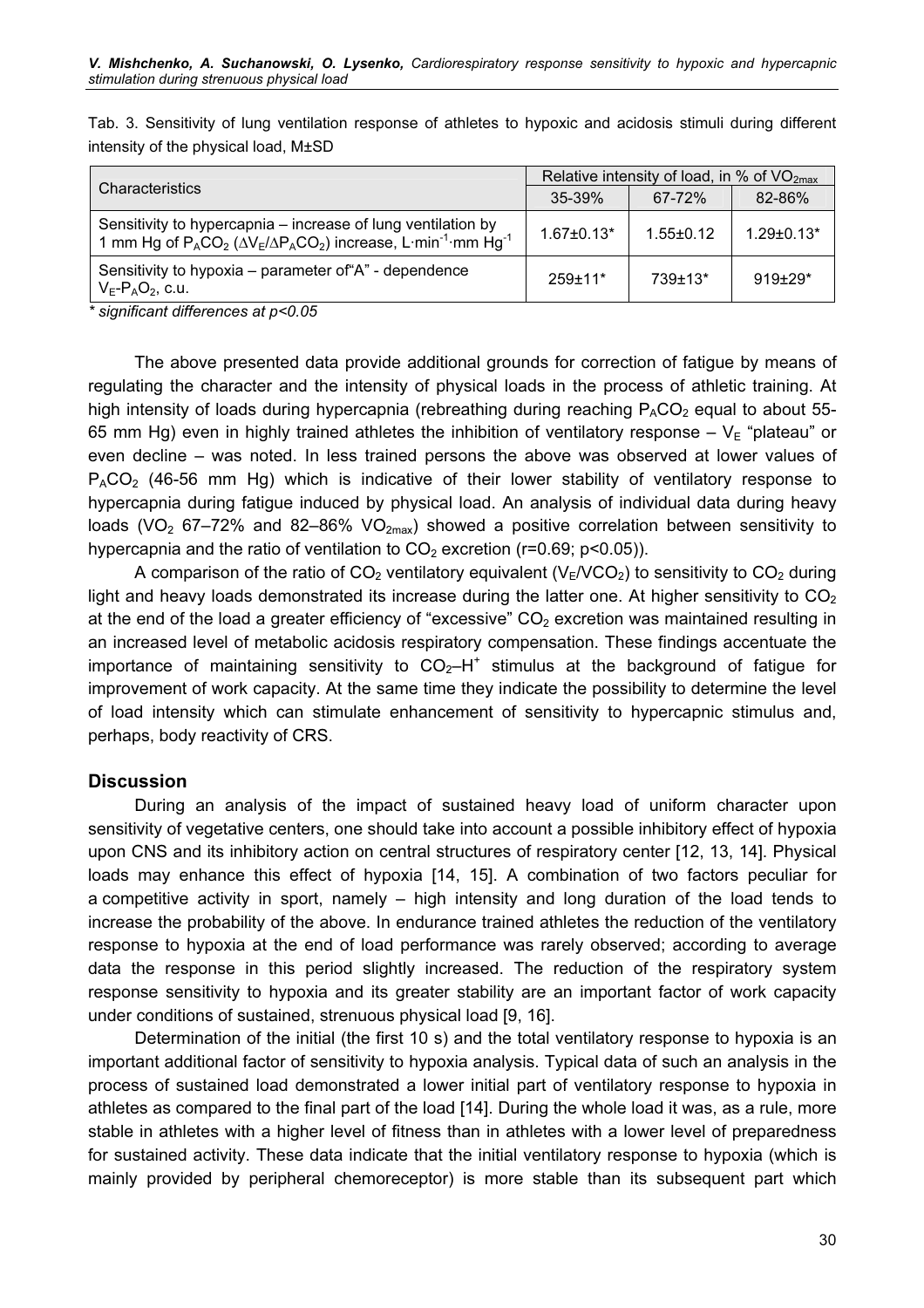depends on both central chemoreception and the stability of the integrative function of vegetative centers to hypoxia [17].

An analysis demonstrated that these changes have been largely connected with the dynamics of blood acidosis shifts [17, 18]. An increase in response sensitivity to  $CO<sub>2</sub>$ –H<sup>+</sup> stimulus at the background of acidosis is observed, as a rule, during a low level of acidosis as well as at the initial part of the load. Therefore, such an increase in response sensitivity is peculiar for a relatively short total duration of the load of the given intensity [19]. At a high level of acidosis expression as well as at the end of the load the sensitivity of response could decrease significantly [14]. The above mentioned decrease in sensitivity response occurred along with some increase in  $P_ACO_2$ . It should be noted that both the inclination of the line of dependence of  $P_ACO_2$  and the level of  $V_F$ decreased during a physical load. At the beginning of the sensitivity decrease (or the total value of ventilatory response) to hypercapnia  $P_ACO_2$  significantly decreased by the end of the load. During this part of the load individual maximum values of pulmonary ventilation in samples of rebreathing CO<sub>2</sub> were not attained.

These data contribute to a better understanding of important aspects of alteration of the respiratory system reactive features in the process of sustained physical loads which are closely connected with special work capacity manifestation under conditions of such loads. At the same time, they allow determining possible directions and means of correcting such changes related to fatigue. An example of such means may be relatively light physical loads [3, 14]. The grounds for the above are data showing that the initial part of the sustained load is characterized by a tendency to enhancement of sensitivity to  $CO<sub>2</sub>-H<sup>+</sup>$  stimulus.

#### Conclusion

Despite individual peculiarities of changing sensitivity of ventilatory response to  $CO<sub>2</sub>$  during a sustained load, the findings are indicative of a relative decrease in acidosis stimulus of respiration at the end of the load in the presence of fatigue. On this basis, the accumulation of reactive feature changes has been estimated as a factor of specific training effect formation.

There is every reason to believe that a modification of the respiratory system reactivity to the load, including  $CO_2$ -H<sup>+</sup>, determines, to a great extent, changes related to fatigue development. It has been supposed that changes in the sensitivity of CRS responses and other aspects of reactive features are of importance for special work capacity manifestations. Understanding of the essence and the significance of these changes may lay down the foundations for new opportunities of directed correction of fatigue and intensification of the training process.

#### References

- 1. Bearden SE, Henning PC, Bearden TA, Moffatt RJ. The slow component of VO<sub>2</sub> kinetics in very heavy and fatiguing square-wave exercise. Eur J Appl Physiol 2004;91(5-6):586-594.
- 2. Burnley M, Jones A. Oxygen uptake kinetics as a determinant of sport performance. Eur J Sport Sci 2007;7(2):63-79.
- 3. Bussotti M, Magri D, Previtali E, Agostoni P. End-tidal pressure of  $CO<sub>2</sub>$  and exercise performance in healthy subjects. Eur J Appl Physiol 2008;103:727-732.
- 4. Coyle EF, Feltner ME, Kautz SA. Physiological and biomechanical factors associated with elite endurance cycling performance. Med Sci Sports Exerc 1991;23:93-107.
- 5. di Prampero PE. Factors limiting maximal performance in human. Eur J Appl Physiol 2003;90(3-4): 420-429.
- 6. Forster HV, Pan LG. Breathing during exercise: demands, regulation, limitations (review). Adv Exp Med Biol 1988;227:257-326.
- 7. Ohyabu Y, Usami A, Ohyabu I, Ishida Y, Miyagawa C, Arai T, Honda Y. Ventilatory and heart rate chemosensitivity in track-and-field athletes. Eur J Appl Physiol 1990;59:460-464.